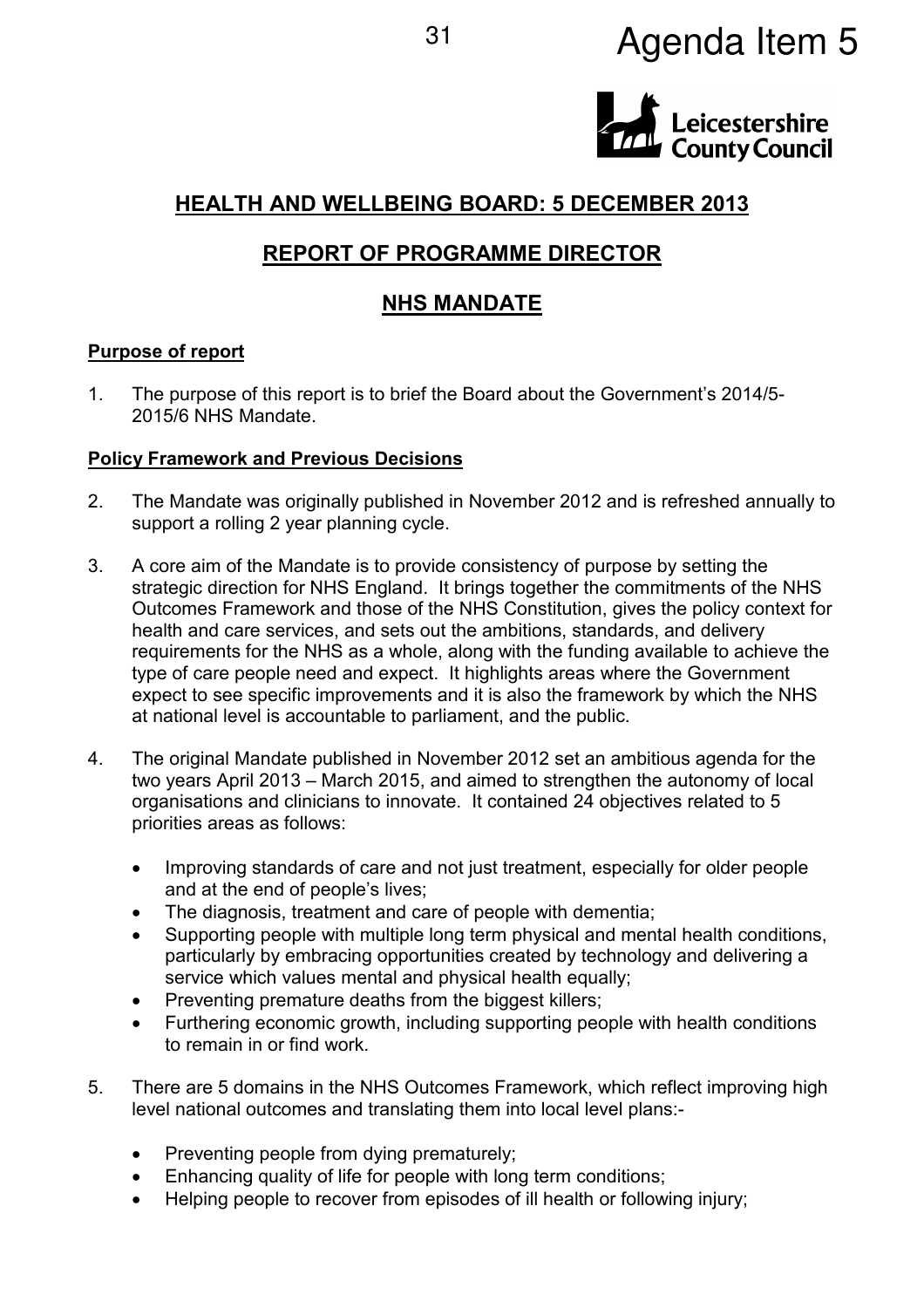- Ensuring that people have a positive experience of care;
- Treating and caring for people in a safe environment and protecting them from avoidable harm.

#### **Background**

- 6. The refreshed Mandate for 2014 2015 is supported by a recent letter setting out the context of the forthcoming planning arrangements and the updated NHS Outcomes framework.
- 7. Further planning guidance is also due in mid-December for the NHS and its partners.
- 8. Collectively these documents provide the backdrop for the development of integrated plans at organisational level for 2014/5 to 2015/6 for all health and local government partners.
- 9. The clear message from these documents is that planning will become more coordinated across agencies at both the national and local level. It is intended that Integrated plans from 2014/5 onwards will demonstrate much better alignment strategically and operationally between agencies in order to:
	- a. Achieve improvements in care pathways, in particular through greater integration of care, coordinated around individuals and their needs, and enabled by the new Integrated Transformation Fund which comes into effect in 2015/6.
	- b. Improve the safety, effectiveness and user experience of local health and care services
	- c. Achieve improvements in the health and wellbeing of the population
	- d. Tackle the financial challenge through the development of joint solutions

#### **Proposals/Options**

- 10. New elements of the Mandate for 2014/5 onwards reflect the impact of recent developments affecting quality assurance, accountability and transparency, and the regulatory framework for the delivery of NHS funded care. These have taken into account recommendations from the Winterbourne, Francis, Berwick, Keogh and Clywd reports.
- 11. Some areas of the Mandate have been further developed to provide greater emphasis on particular aspects of care/care pathways for example:
	- a. A focus on further improvements related to mental health and wellbeing so that mental health services gain parity with physical health services in terms of access and availability generally, but in particular for crisis support and psychological therapies, including for children and young people.
	- b. Continuing the development of dementia services with an emphasis on early diagnosis.
	- c. Addressing the needs of vulnerable people, e.g. putting in place a named clinician/care coordinator for vulnerable older people.
	- d. The development of primary care services in order to meet future challenges such as shifting more care outside of the acute hospital sector, and being able to sustain this care on a 7 day a week basis.
	- e. The roll out of the friends and family test to all NHS services including primary care by March 2015.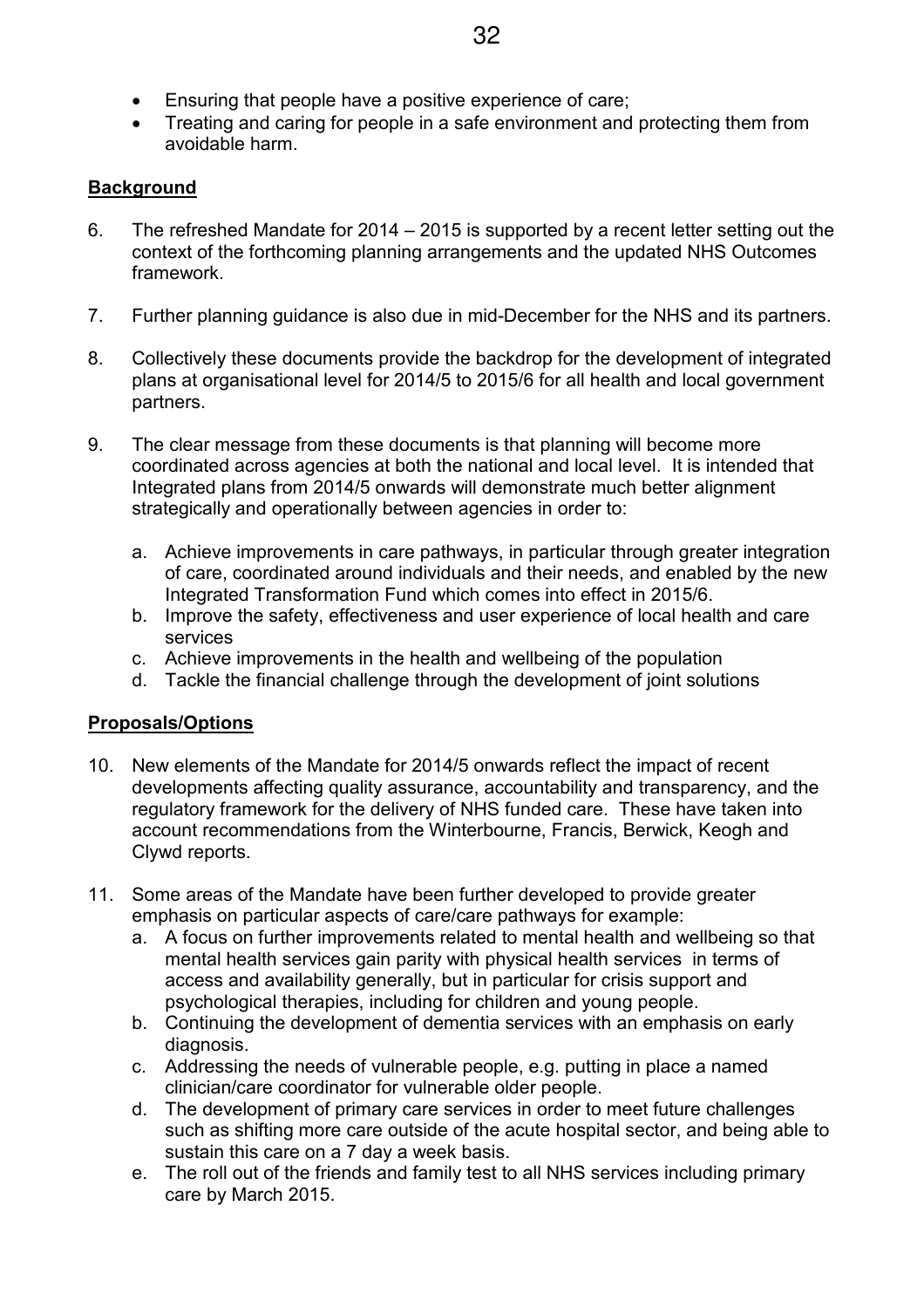- g. A focus on integrated care, enabled by the Integration Transformation Fund and integration pioneer sites, including the better engagement of individuals, and those closest to them in their care, care planning and care coordination.
- h. Technological ambitions of the NHS paperless by 2018.

## **Consultation/Patient and Public Involvement**

- 12. The refreshed Mandate published in November 2013 has been subject to national public consultation (see https://www.gov.uk/government/uploads/system/uploads/attachment\_data/file/25644 5/mandate consult response.pdf for the Government's response to the consultation.)
- 13. NHS England is currently rolling out a "call to action" engagement programme to gain further feedback about NHS care and services. Local events have been planned for the "call to action" and information about these can be found on the websites of local clinical commissioning groups.

## **Resource Implications**

14. The NHS Mandate indicates the budget nationally for delivery against these priorities is £92,957m (revenue) and £320m (capital) in 2014/15 and £99,909m (revenue) and £220m (capital) in 2015/16.

## **Timetable for Decisions**

- 15. The Health and Wellbeing Board will be considering the implications of the Mandate as part of the development session on commissioning intentions for 2014/5-2015/16.
- 16. Local proposals for integrated transformation fund priorities expenditure will require the approval of the Board in January for submission per the national timetable.
- 17. Local agencies will need to develop integrated plans for 2014/15- 2015/16 by March 2014. These plans will reflect the requirements of the Mandate, along with local health and care priorities as determined by the Joint Health and Wellbeing Strategy, and the Leicester, Leicestershire and Rutland "Better Care Together" programme. The integration transformation fund is an enabler for the health and care system as a whole to deliver against these priorities.

## **Conclusions/Recommendations**

- 18. It is recommended that:
	- a) Members of the Board translate the requirements of the Mandate into local Integrated Plans by March 2014;
	- b) Members of the Board translate the priorities and actions from the Joint Health and Wellbeing Strategy into local integrated plans by March 2014;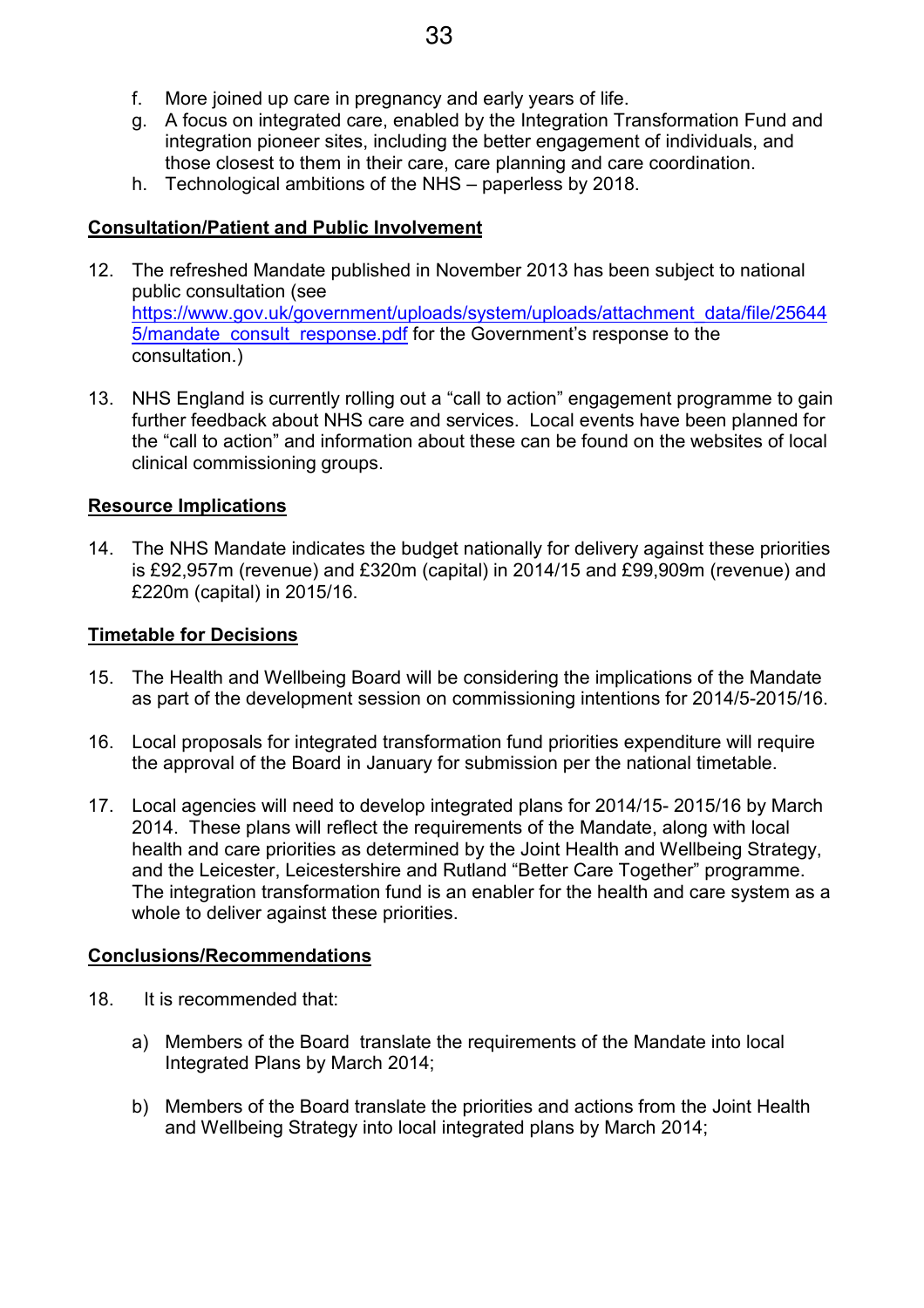- c) Members of the Board collaborate and ensure coordination of planning assumptions including through the Integration Transformation Fund submission in February;
- d) The Board seeks assurance by February that the Integration Transformation Fund submission will enable delivery of national and local priorities;
- e) The Board seek assurance by March 2014 that the Mandate priorities will be delivered in accordance with national expectation and milestones;
- f) The Board seek assurance by March 2014 that that the priorities and actions within the joint health and wellbeing strategy will be delivered in accordance with local expectations and milestones.

#### **Background papers**

NHS Mandate 2013-15 http://www.pulsetoday.co.uk/Uploads/2012/11/13/n/s/n/mandate.pdf

NHS Mandate 2014 -15

https://www.gov.uk/government/uploads/system/uploads/attachment\_data/file/256406/Man date 14 15.pdf

Planning Letter November 2013 http://www.hsj.co.uk/Journals/2013/11/12/m/z/q/4-Nov-2013-Joint-planning-letter.pdf

NHS Outcomes framework

https://www.gov.uk/government/uploads/system/uploads/attachment\_data/file/256456/NH S\_outcomes.pdf

#### NHS Constitution

http://www.nhs.uk/choiceintheNHS/Rightsandpledges/NHSConstitution/Documents/2013/t he-nhs-constitution-for-england-2013.pdf

Integration Transformation Fund Guidance Letter October 2013 http://www.hsj.co.uk/Journals/2013/11/12/m/z/q/4-Nov-2013-Joint-planning-letter.pdf

#### **Circulation under the Local Issues Alert Procedure**

None

#### **Officer to Contact**

Name and Job Title: Cheryl Davenport, Programme Director Telephone: 07770 281610 Email: cheryl.davenport@leics.gov.uk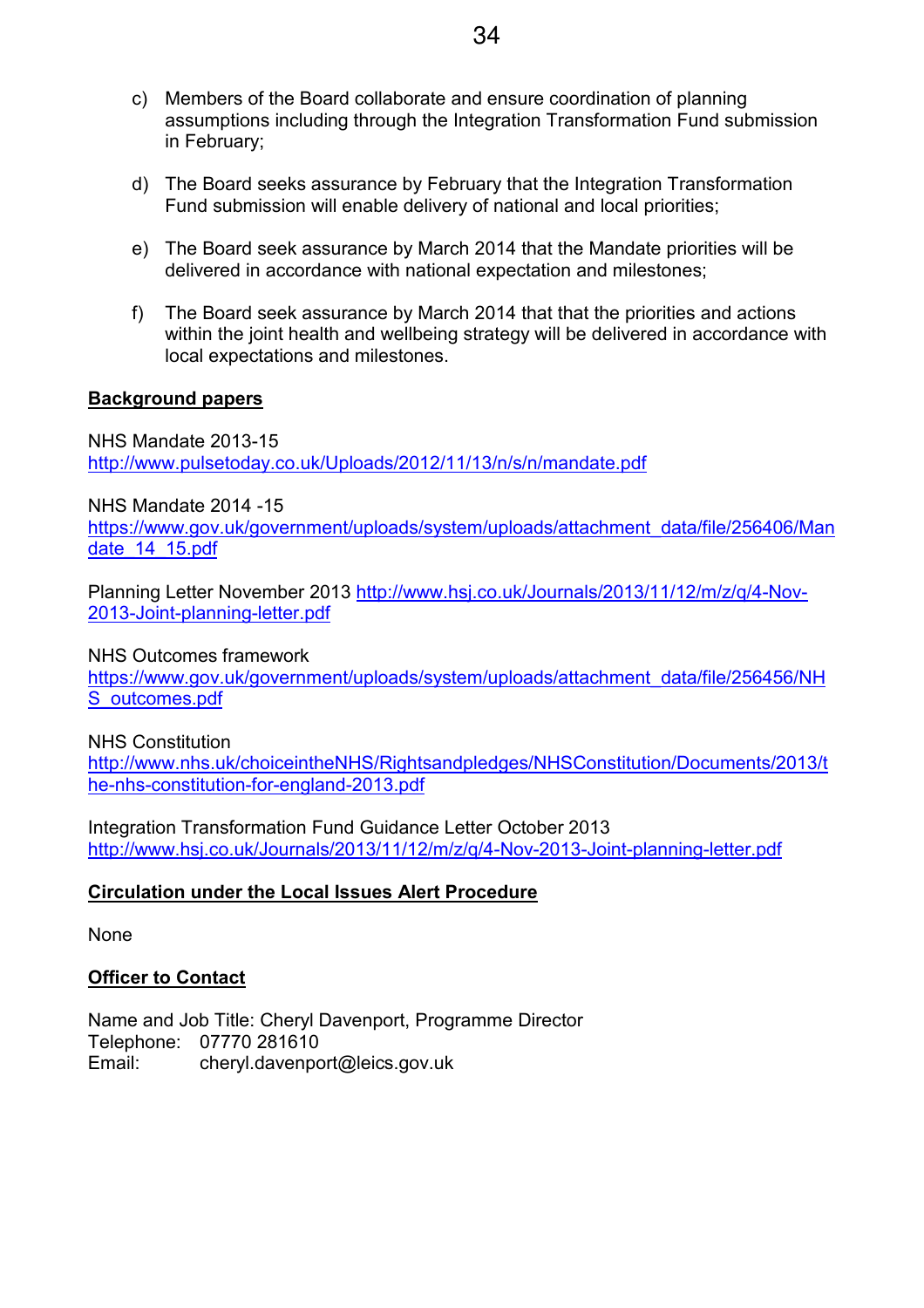## **Relevant Impact Assessments**

#### **Equality and Human Rights Implications**

An Impact and Equality Statement for the NHS Mandate has been developed nationally and can be viewed at

https://www.gov.uk/government/uploads/system/uploads/attachment\_data/file/256409/coor dinating\_impact\_equality\_statement\_mandate.pdf

## **Partnership Working and associated issues**

19. The delivery of the priorities in the NHS Mandate through local integrated plans for the period 2014/15-2015/16 will rely on close partnership working between health and local government and across the full spectrum of stakeholders and agencies engaged with the health and wellbeing board. The planning guidance has been designed to ensure agencies collaborate on local planning and develop joint solutions in order to meet service and financial challenges while improving the quality of care and the overall health and wellbeing of the population*.*

## **Risk Assessment**

20. Local integrated plans in response to the Mandate will require individual and collaborative risk assessment, including the risk assessment associated with the integrated transformation fund.